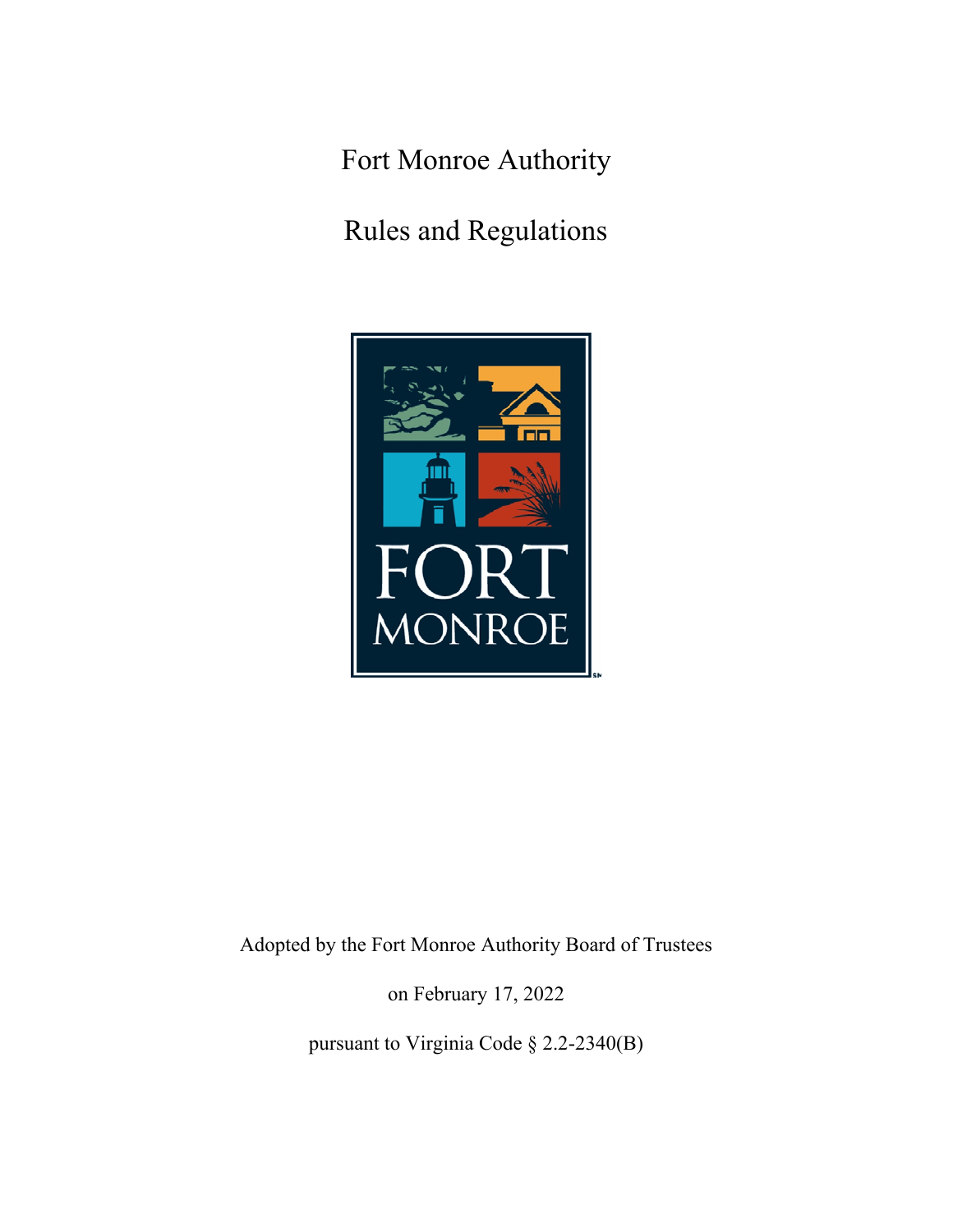[ This page is intentionally left blank.]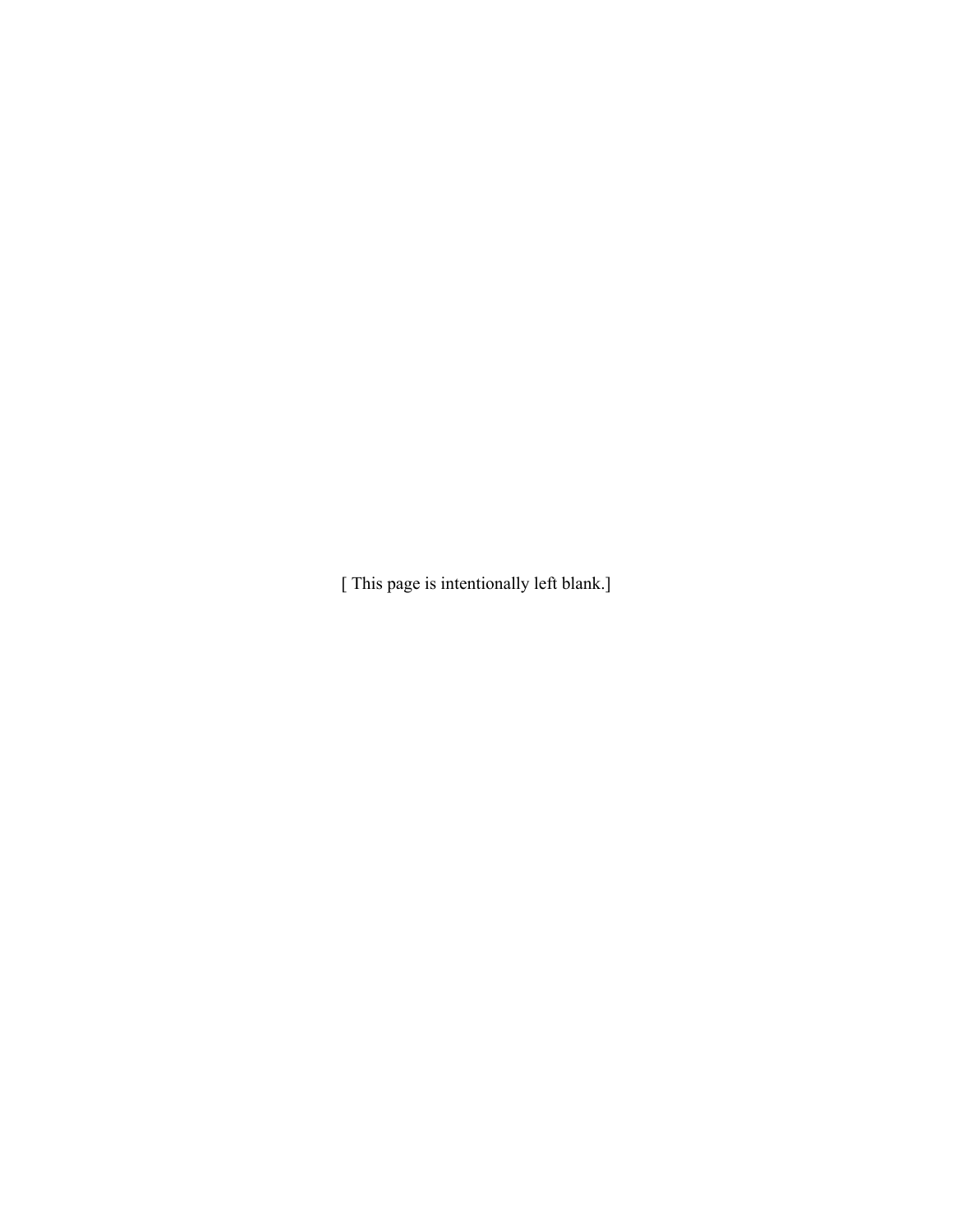|  | Table of Contents |
|--|-------------------|
|--|-------------------|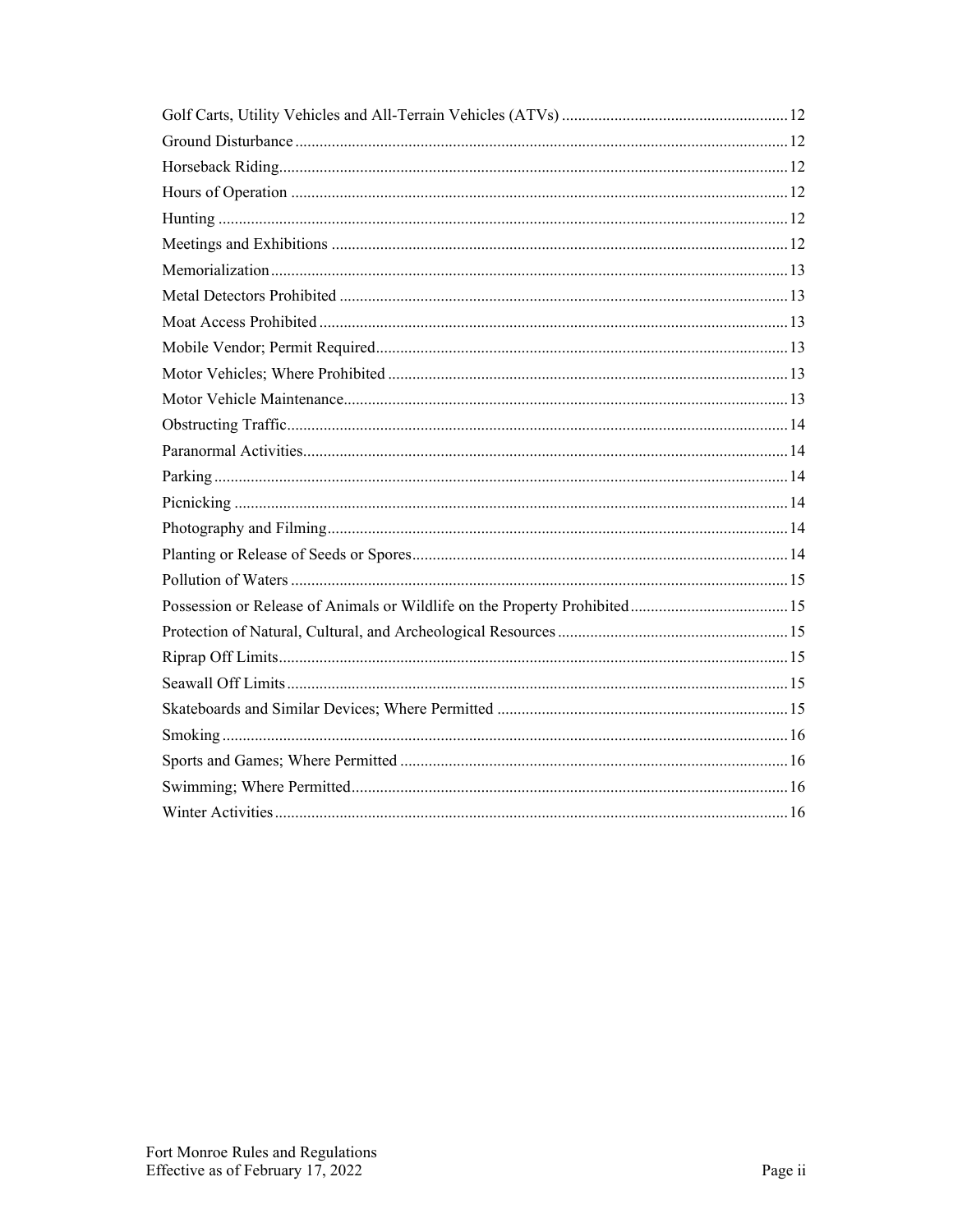# Authority

The Fort Monroe Authority Board of Trustees adopts these Rules and Regulations pursuant to the power granted by Code of Virginia § 2.2-2340(B):

"*(B) The Authority shall have the power and duty:* 

*. . .* 

- *19. To adopt, amend or repeal, by the Board of Trustees, or the executive committee thereof, regulations concerning the use of, access to and visitation of properties under the control of the Authority in order to protect or secure such properties and the public enjoyment thereof, with any violation of such regulations being punishable by a civil penalty of up to \$100 for the first violation and up to \$250 for any subsequent violation, such civil penalty to be paid to the Authority;*
- *20. To provide parking and traffic rules and regulations on property owned by the Authority; and*
- *21. To provide that any person who knowingly violates a regulation of the Authority may be requested by an agent or employee of the Authority to leave the property and upon the failure of such person so to do shall be guilty of a trespass as provided in (Code of Virginia) § 18.2-119."*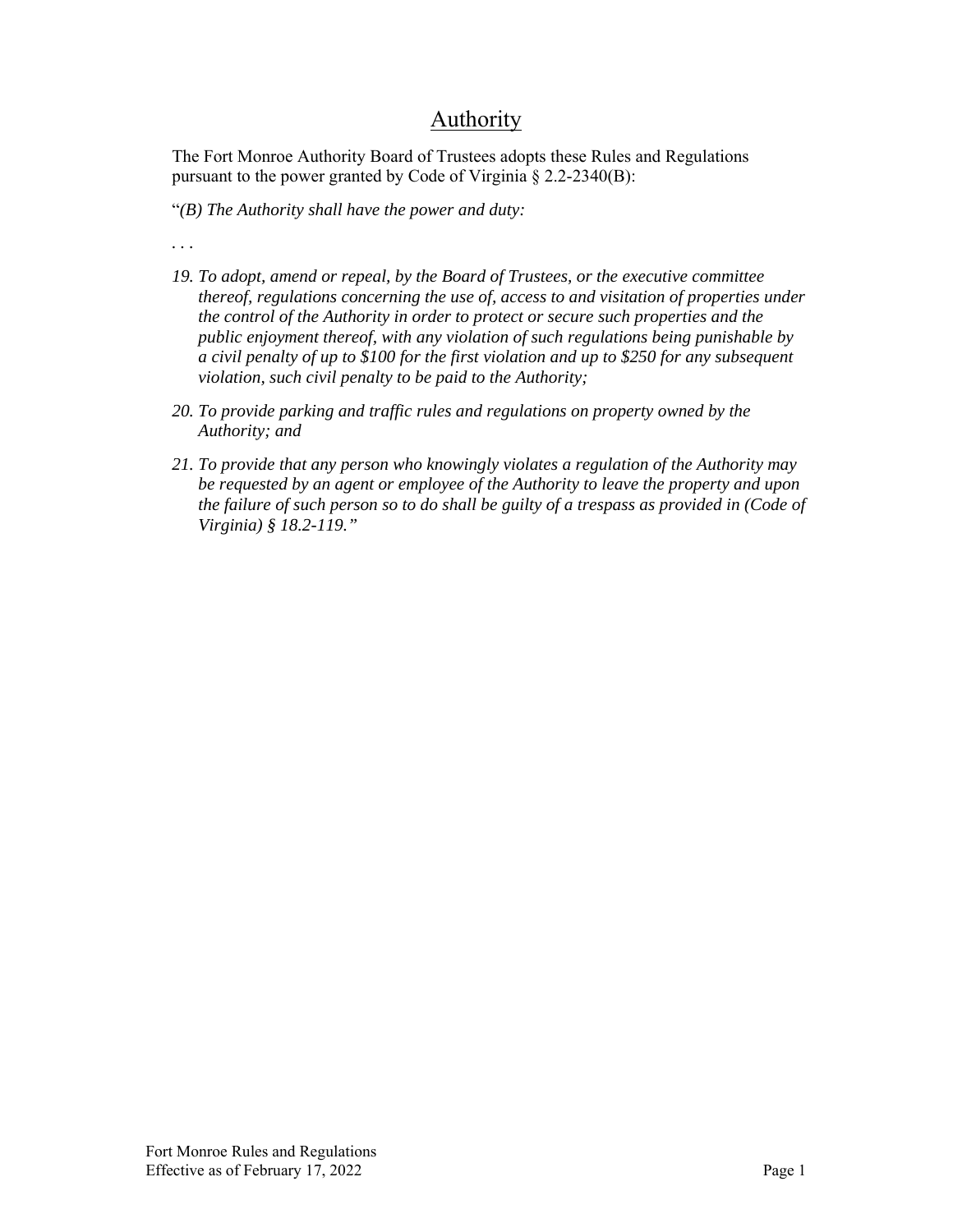# Definitions

Whenever used in this document, the following terms, unless otherwise therein expressly defined, shall mean and include each of the meanings herein respectively set forth.

- "Authority" or "FMA" shall mean the Fort Monroe Authority, a public body corporate and political subdivision of the Commonwealth established pursuant to Code of Virginia § 2.2-2336 *et seq*.
- "Beach" shall mean any beach or shoreline area designated by the FMA.
- "Bicycle Path" shall mean any path maintained for bicycles, including public roadways, the sidewalk adjacent to the Seawall, and the Boardwalk.
- "Boardwalk" shall mean the concrete and asphalt surfaced area formerly known as Gulick Road running alongside the Chesapeake Bay from the Finger Pier to the Paradise Ocean Club.
- "Camping" shall mean the installation or use of a tent, tent trailer, travel trailer, camping trailer, pick-up camper, motor homes or any other portable device or vehicular-type structure as may be developed, marketed or used for temporary living quarters or shelter during periods of recreation, vacation, leisure time, or travel.
- "City" shall mean the City of Hampton, Virginia.
- "Commonwealth" shall mean the Commonwealth of Virginia.
- "Dawn" shall mean the time thirty (30) minutes before the time of sunrise each day as posted by the U.S. Naval Observatory in Washington, D.C.
- "Dusk" shall mean the time thirty (30) minutes after the time of sunset each day as posted by the U.S. Naval Observatory in Washington, D.C.
- "Emergency" shall mean any sudden, urgent, unexpected event, occurrence, or combination of circumstances that calls for immediate action or remedy in order to protect life or to prevent significant damage to the Property.
- "Exhibition" shall mean any gathering with the intention of exhibiting, showing, displaying, or vending items to the public including, but not limited to, works of art or artisans, products of farm or factories, skilled performers, or other items of general interest.
- "Foot Path or Trail" shall mean any path or trail maintained for pedestrians or disabled persons including sidewalks adjacent to public roadways, the sidewalk adjacent to the Seawall, and the former Gulick Road.
- "Fort Monroe" shall mean the property in Hampton, Virginia also known as Old Point Comfort and formerly occupied as a garrison for the United States Army.
- "Mobile Vendor" shall mean any person or business selling or distributing goods or services on foot or from a vehicle, trailer, or cart.
- "Motor Vehicle" shall mean any vehicle by which a person travels which possesses a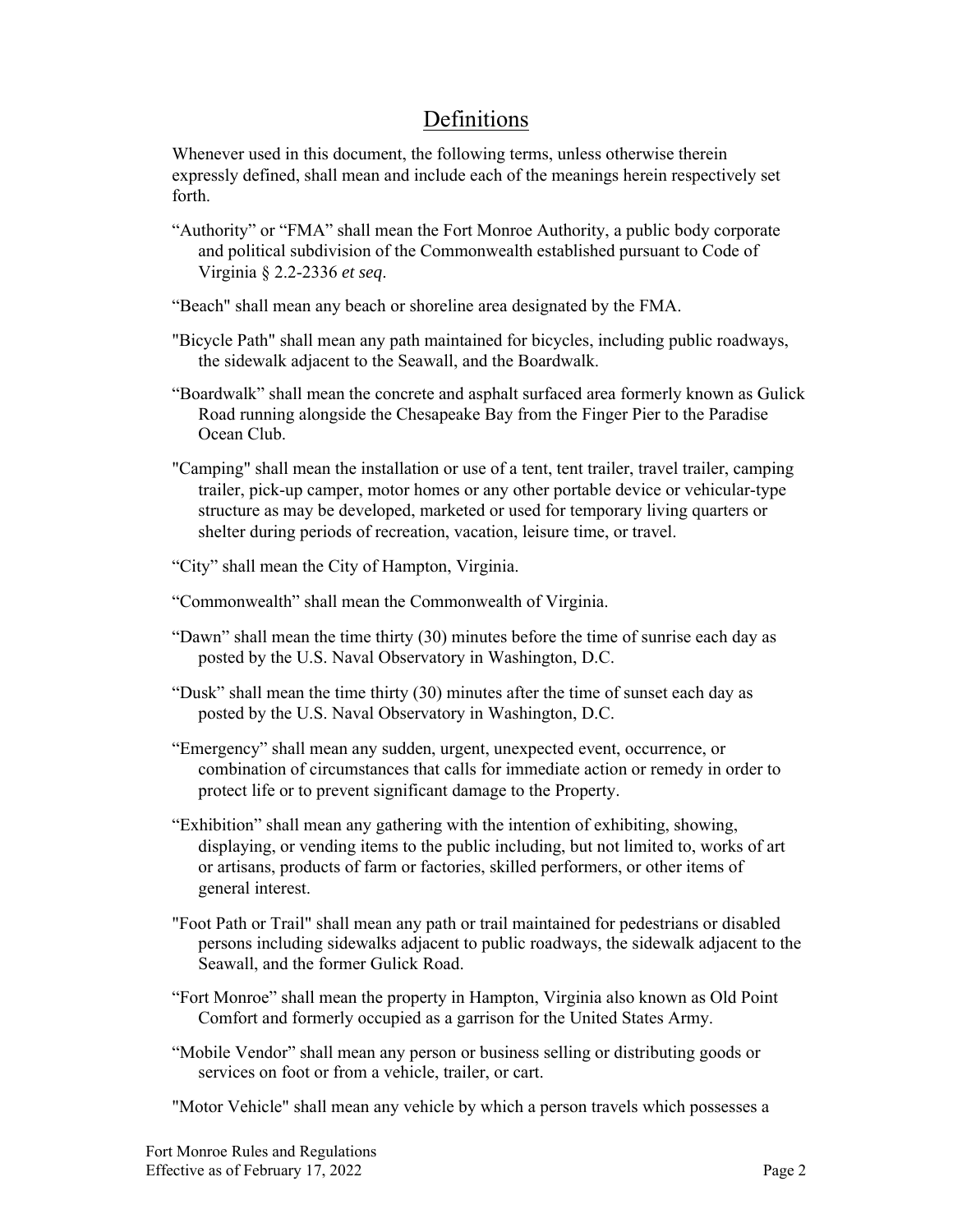motor or engine of any description used for propulsion or to assist in the propulsion of the vehicle including any trailer that is or can be towed behind a Motor Vehicle.

"NPS" shall mean the National Park Service.

- "NPS Property" shall mean land at Fort Monroe owned by the United States Department of Interior and managed by the NPS.
- "Other Federal Property" shall mean land at Fort Monroe owned by the United States Department of Defense and managed by the U.S. Army or the U.S. Coast Guard.
- "Owner" shall mean any Person owning, leasing, operating, or having the exclusive use of a vehicle, animal or any other personal property under a lease or otherwise.
- "Permit" shall mean any written license or permit issued by or under the authority of the FMA, permitting the performance of a specified act or acts.
- "Person" shall mean any corporation, company, association, firm, an individual, proprietorship, partnership, joint venture, joint stock company, syndicate, business trust, estate, club, committee, organization, or group of persons acting in concert.
- "Property" shall mean the real property at Fort Monroe owned by the Commonwealth and managed by the FMA. Property includes but is not limited to roadways, parking lots, historical and natural areas, and other areas owned by the Commonwealth and managed by the FMA. Property shall not include any premises subject to a ground lease, lease, license or other written agreement between the FMA and third party. Property shall not include the NPS Property or Other Federal Property.
- "Resident" shall mean a person named as a party to a lease agreement with the FMA for a residential housing unit at Fort Monroe, and shall include immediate family members explicitly allowed to reside in the housing unit under the terms of the lease agreement.
- "Riprap" shall mean the large stones, concrete, or other solid material used in place of stone placed along the edge of the Property to protect the Property from shoreline erosion including the large stones in the offshore breakwaters.
- "Tenant" shall mean an employee of a business named as a party to a lease or license agreement with the FMA.
- "Seawall" shall mean the concrete barrier structure installed by the U.S. Army Corps of Engineers that extends from the Chamberlin to the Finger Pier along the southern edge of the Property.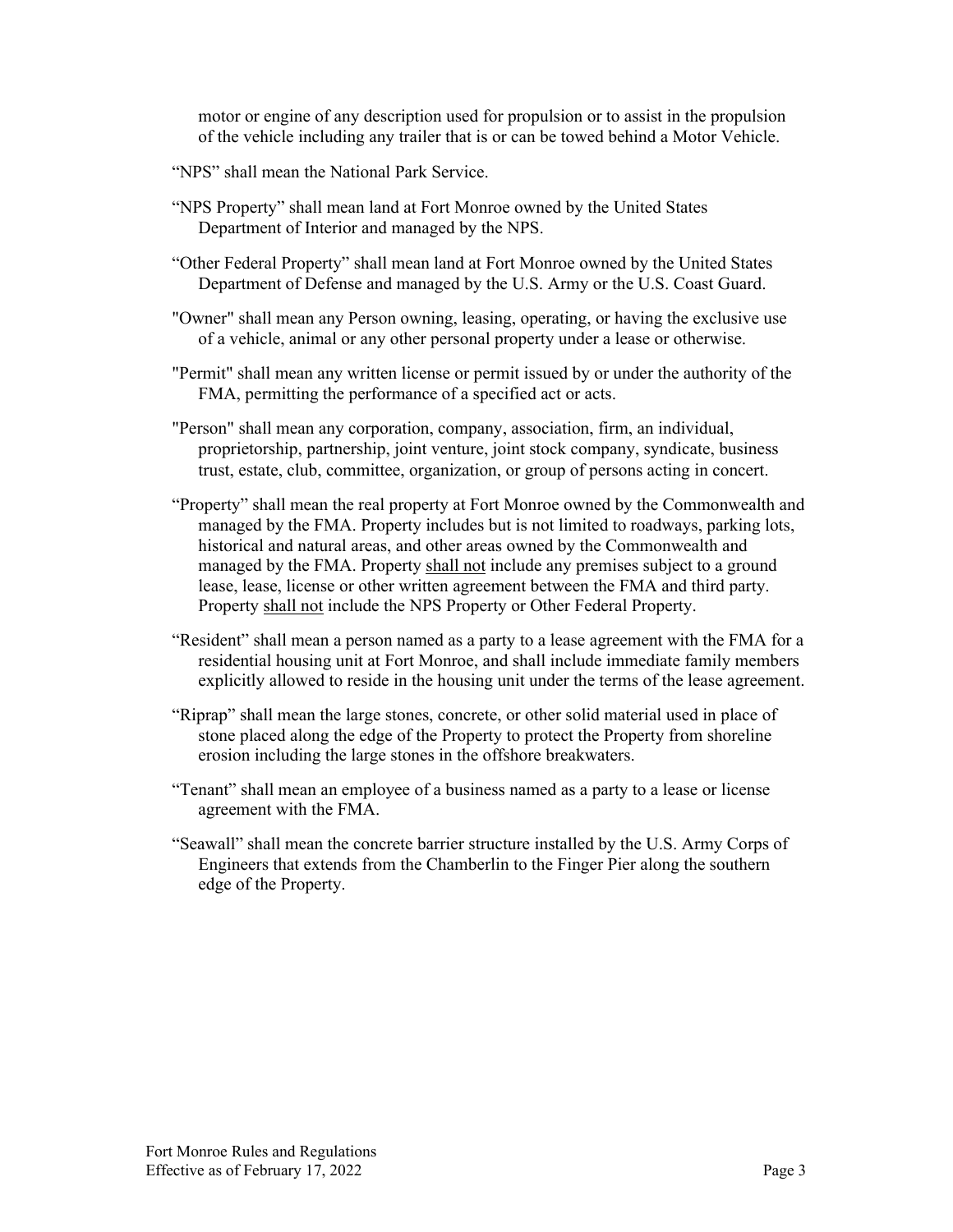# General Provisions

#### Purpose

The FMA is adopting these Rules and Regulations to (i) protect the nationally significant resources at Fort Monroe, (ii) provide for public enjoyment of Fort Monroe in an appropriate manner, (iii) establish a consistent policy of rules and regulations governing the use of Fort Monroe by the public, and (iv) provide a consistent policy for enforcement for any Person failing to comply with these Rules and Regulations.

#### Construction

In the interpretation of these Rules and Regulations, their provisions shall be construed as follows: (i) any terms in the singular shall include the plural; (ii) any term in the masculine shall include the feminine and the neuter; (iii) any requirements or prohibition of any act shall, respectively, extend to and include the causing or procuring, directly or indirectly of such act; (iv) no provision hereof shall automatically make unlawful any act necessarily performed by any law-enforcement officer as defined by Code of Virginia § 9.1-101 or employee of the FMA in line of duty or work as such, or by any Person, his agents or employees, in the proper and necessary execution of the terms of any agreement with the FMA; (v) any act otherwise prohibited by these Rules and Regulations, provided it is not otherwise prohibited by law, shall be lawful if performed under, by virtue of and strictly within the provisions of a FMA Permit to perform the act, and only to the extent authorized by the Permit, and (vi) these Rules and Regulations are in addition to and shall supplement Commonwealth laws, rules and regulations and applicable City ordinances, which are incorporated herein and made a part hereof.

These Rules and Regulations shall be effective within and upon all Property including roadways, parking lots, historical and natural areas, and other areas owned by the Commonwealth or which are under the management or control of the FMA and shall regulate the use thereof by all Persons.

#### Violations

In addition to the fines and penalties established in Code of Virginia  $\S 2.2-2340(B)$ , failure to comply with these Rules and Regulations and/or other applicable laws and regulations, may result in revocation of Permits, forfeiture of applicable fees and/or forfeiture of deposits paid. In addition, the FMA reserves the right to recover the cost to restore, repair, or replace any damage caused by any violation of these Rules and Regulations, including but not limited to restoration of damaged natural resources and/or damaged historic fabric of any kind.

#### Enforcement

In enforcing these Rules and Regulations, an employee or authorized agent of the FMA may photograph, videotape, and/or request identification from any Person violating any of the restrictions for the purposes of issuing fines and penalties permitted in Code of Virginia §§ 2.2-2340(B).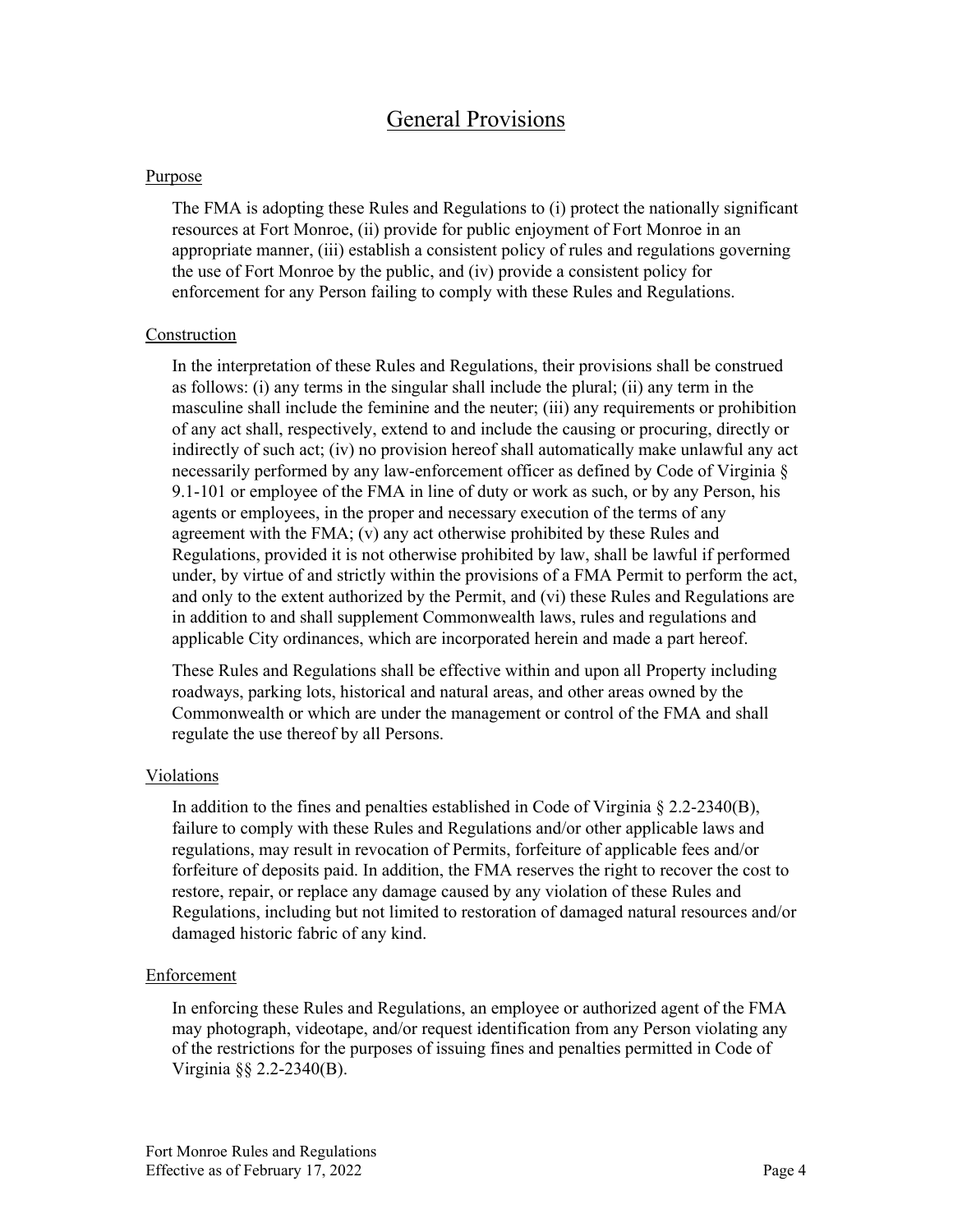#### Permits

A Permit to do any act shall authorize the same only insofar as it may be performed in strict accordance with the terms and conditions of the permit. Any violation by its holders or his agents or employees of any term or condition of the permit shall constitute grounds for its revocation by the FMA, or by its authorized representative, whose action therein shall be final. In case of revocation of any Permit, all moneys paid for or on account thereof shall, at the option of the FMA, be forfeited to and be retained by the FMA, and the holder of such Permit, together with his agents and employees who violated such terms and conditions, shall be jointly and severally liable to the FMA for all damages and loss suffered by it in excess of money so forfeited and retained; but neither such forfeiture and retention by the FMA of the whole or any part of such moneys nor the recovery or collection thereby of such damages, or both, shall in any manner relieve such Person from punishment for any violation of any provision of these Rules and Regulations pursuant to Code of Virginia §2.2-2340(B).

The FMA may issue a Permit for activities otherwise prohibited in these Rules and Regulations. Permit applications may be obtained by contacting the FMA office at (757) 637-7778 or by emailing info@fortmonroe.org.

#### Conflicts

In the event of any conflict between these Rules and Regulations and the terms of any lease, license or other written agreement between the FMA and a third party, the terms of the lease, license of other written agreement shall prevail.

#### Exclusions

These Rules and Regulations are not applicable on NPS Property or Other Federal Property. Use and access to NPS Property and Other Federal Property are governed by the federal law, rules, and regulations including but not limited to the Code of Federal Regulations and the Superintendent's Compendium for the Fort Monroe National Monument which can be located at: www.nps.gov/fomr/learn/management.index.htm.

Additionally, these Rules and Regulations are not applicable to premises subject to a ground lease, lease, license or other written agreement between the FMA and third party.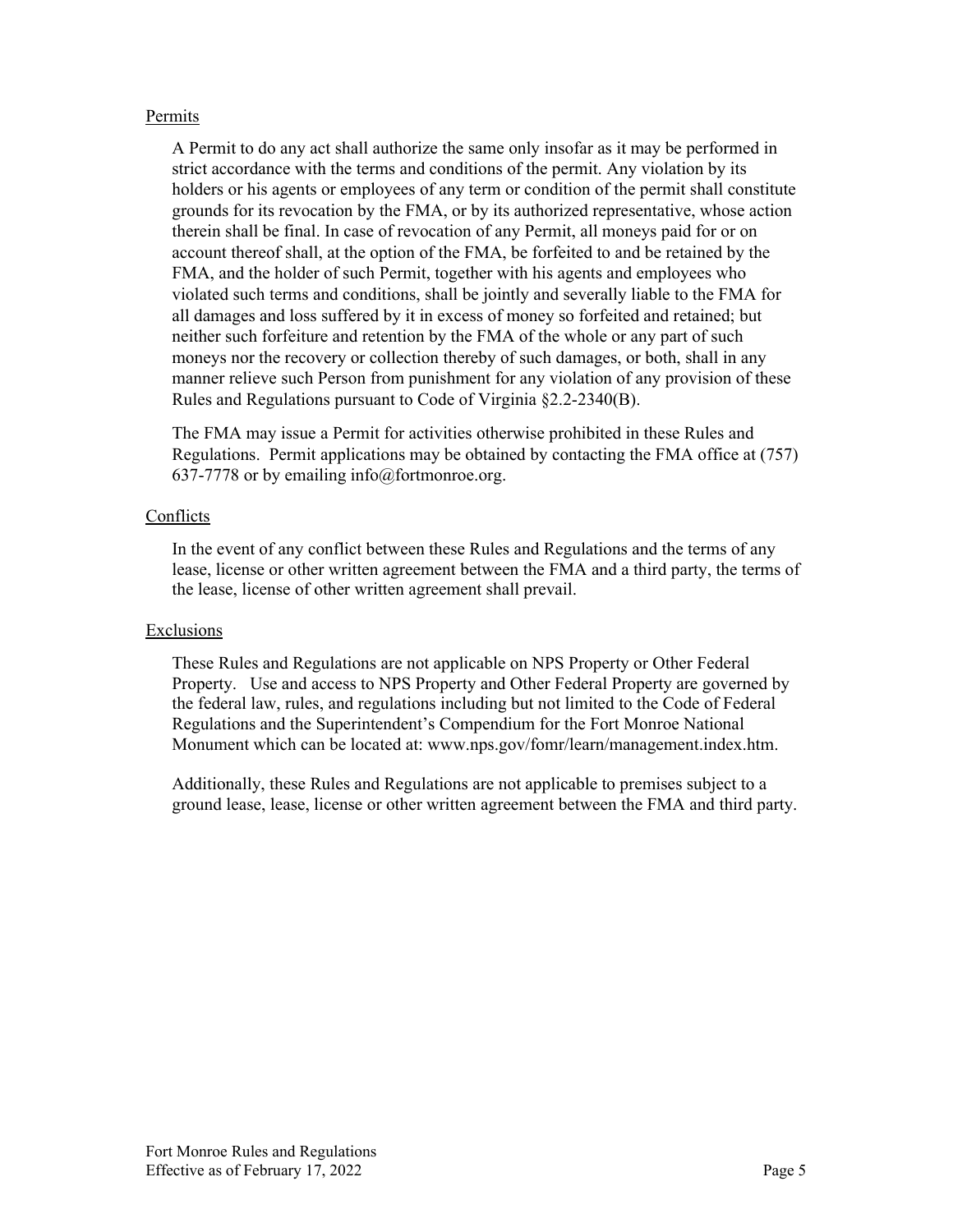# Rules and Regulations

#### **Advertising**

No sign, notice, or advertisement of any nature shall be erected or posted at any place on the Property, nor shall any noise be made, for the purpose of attracting attention to any exhibition of any kind.

#### Alcoholic Beverages

State law allows alcoholic beverage consumption only in public areas designated by Permits issued by the Virginia Alcoholic Beverage Control Authority.

No Person shall drink or possess open containers of alcohol in any public place, public street, Foot Path or Trail, Bicycle Path, or Beach.

#### Alms, Solicitation, and Contributions

No Person shall solicit for alms, services, or contributions for any purpose on the Property.

#### Amplified Sound

Musical instruments, radios, phonographs, tape players, compact disc players, loud speakers, portable sound reproduction system, bullhorns, megaphones, or any other device used for the reproduction or amplification of sound, either inside or outside of a motor vehicle, shall not be operated on the Property. This prohibition shall not apply to small personal electronic devices such as Bluetooth speakers and headphones provided the level of sound is not plainly audible within fifty (50) feet of the sound source. Plainly audible shall mean detected by a person using his/her unaided hearing facilities. Specific words or phrases need not be discernible. The detection of bass reverberations is sufficient to constitute a plainly audible sound.

The operation of a public address system is prohibited, except in connection with a public gathering or special event for which a Permit which specifically authorizes such system has been issued by the FMA.

# Animals at Large

No Person shall cause or permit any animal owned by them, in their custody, or under their control on the Property, except an animal restrained by a leash not exceeding six (6) feet in length, and each such animal found at large may be seized and disposed of as provided by the law or ordinance covering disposal of stray animals on highways or public property then in effect within the City.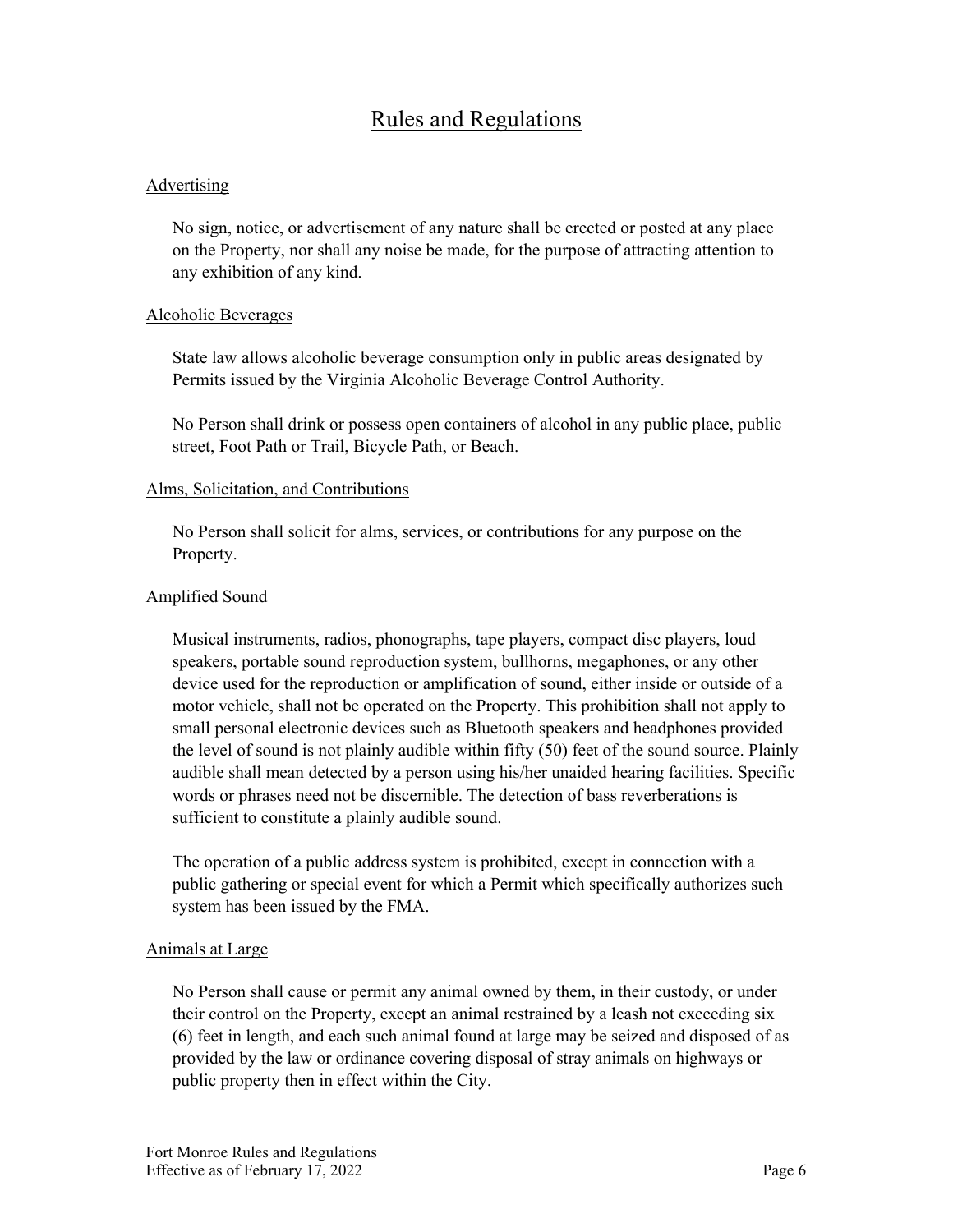No animal shall be left unattended by its Owner at any time.

Animals shall not be allowed on the Beaches between May  $15<sup>th</sup>$  and September  $15<sup>th</sup>$ , except for service or hearing dogs identifiable in accordance with Code of Virginia § 51.5-44 or successor statute.

The Person responsible for the animal is also responsible for the immediate removal and proper disposal of animal waste.

# Artifacts and Antiquities

The Property at Fort Monroe is owned by the Commonwealth of Virginia and is therefore subject to the Virginia Antiquities Act (Code of Virginia § 10.1-2300 et seq.). The Virginia Antiquities Act prohibits damage to or removal of objects of antiquity from archaeological sites on all state-controlled lands. The statute prohibits all "relic hunting" or any archeological field investigations without a Permit issued by the FMA.

# Aviation

No Person shall voluntarily bring, land or cause to ascend, descend or alight within or upon the Property, any airplane, remote control model aircraft, flying machine, model rocket, balloon, paraglider, parasail, glider, hang-glider, parachute or other apparatus for aviation. "Voluntarily" in this section shall mean anything other than an Emergency landing.

# Bicycle Use

No Person shall use a bicycle or similarly manually or mechanically propelled devices in any area other than on public streets and on designated Bicycle Paths on the Property.

Electric, gas, or other mechanically propelled bicycles are prohibited on the sidewalk adjacent to the Seawall and on the Boardwalk.

Cyclists must yield and give right of way to pedestrians on shared access pathways including the sidewalk adjacent to the Seawall and the Boardwalk.

Cyclists must obey all traffic signs, lights, signals, and markings when riding on public streets.

# Boating

Boating is permitted only in designated areas.

Boating of any kind in a swimming area is prohibited. This prohibition shall include the landing and launching of jet skis, paddleboards, kayaks, canoes, or other similar watercraft except in the event of an Emergency.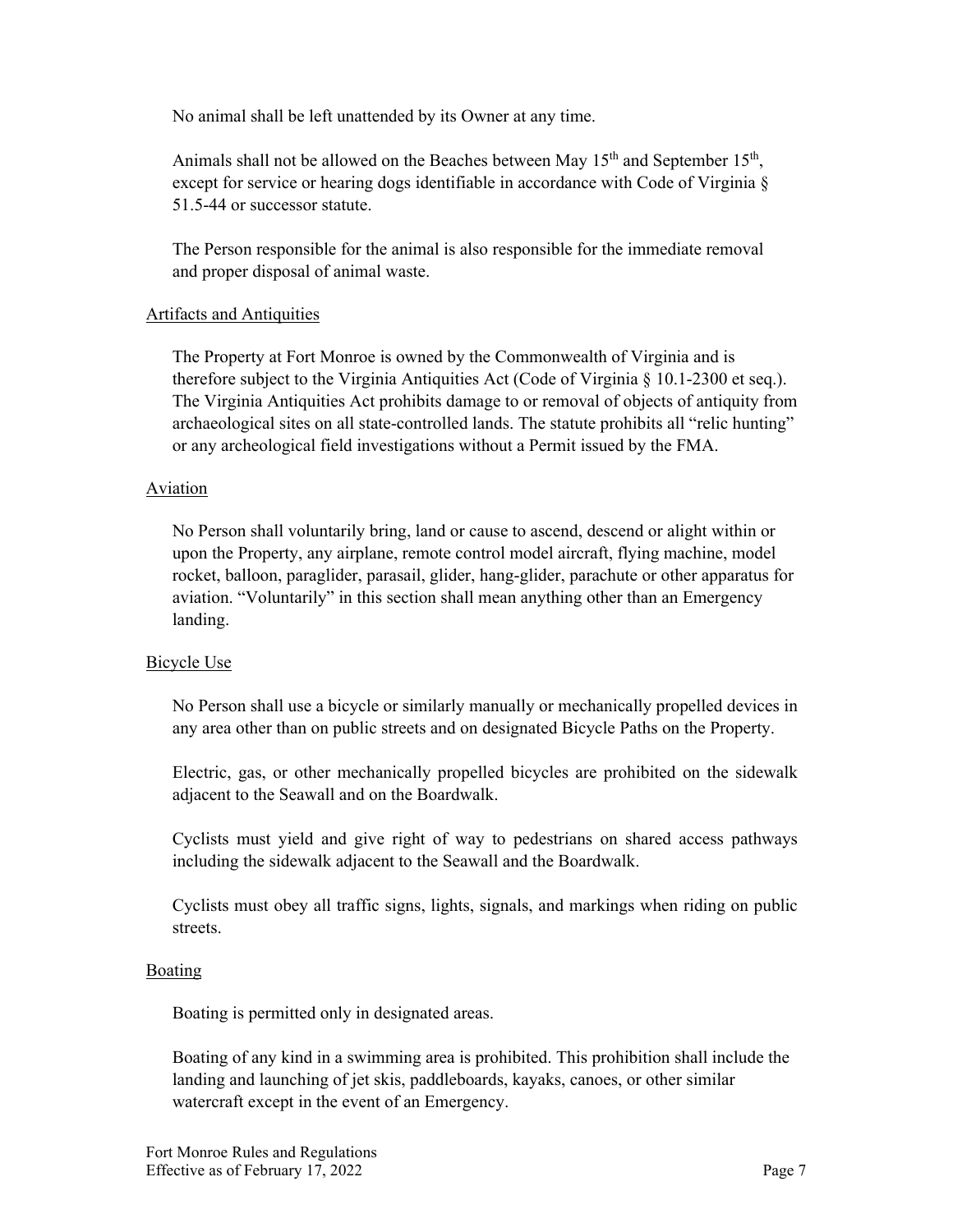#### Camping

Camping is only permitted at the Colonies RV and Travel Park. Camping is not permitted in any other area of Fort Monroe.

Camping may be permitted on a limited basis and under a Permit issued by the FMA for living history groups in conjunction with FMA-sponsored activity for interpretive and/or educational purposes and for a conservation corps or other similar group for historic preservation, natural area restoration, or trail construction community work projects.

#### Charges

No Person shall make use of, gain admittance to, or attempt to use or gain admittance to the facilities at Fort Monroe for the use of which a charge is made by the FMA unless the Person shall pay the charge or price established by the FMA.

#### Commercial Enterprises

No Person shall, anywhere on the Property, sell or offer for sale, hire, lease or let out, any object or merchandise, property, privilege, service or any other thing, or engage in any business or erect any building, booth, tent, stall or any other structure whatsoever for a commercial purpose without a Permit issued by the FMA. Additional permits or licenses may be required by the City.

# Commercial Vehicles

No Person shall operate a bus, taxicab or other commercial vehicle designed or used for the transportation of passengers on the Property, except for the arranged pickup or delivery to Residents, Tenants, or visitors.

# Dangerous Activities, Fireworks Prohibited

No Person shall operate on the Property any device or undertake any activity which will cause a projectile to be loosed, thrown, or propelled which could injure a person or animal or damage property. Activities and devices restricted under this provision include, but are not limited to, the hitting of golf balls or other solid or dangerous objects, and the operation of a bow and arrow, crossbow, taser, spear, slingshot, or other such device designed for high-speed missile projection.

No Person shall bring, transport, launch, or ignite fireworks, firecrackers, black powder, or any other explosive material or pyrotechnic device on the Property.

# Defacing of Public Buildings or Structures

No Person shall injure, deface, damage, disturb, destroy, disfigure, or alter the appearance or location of any public buildings, improvements, fixtures, or structures including, but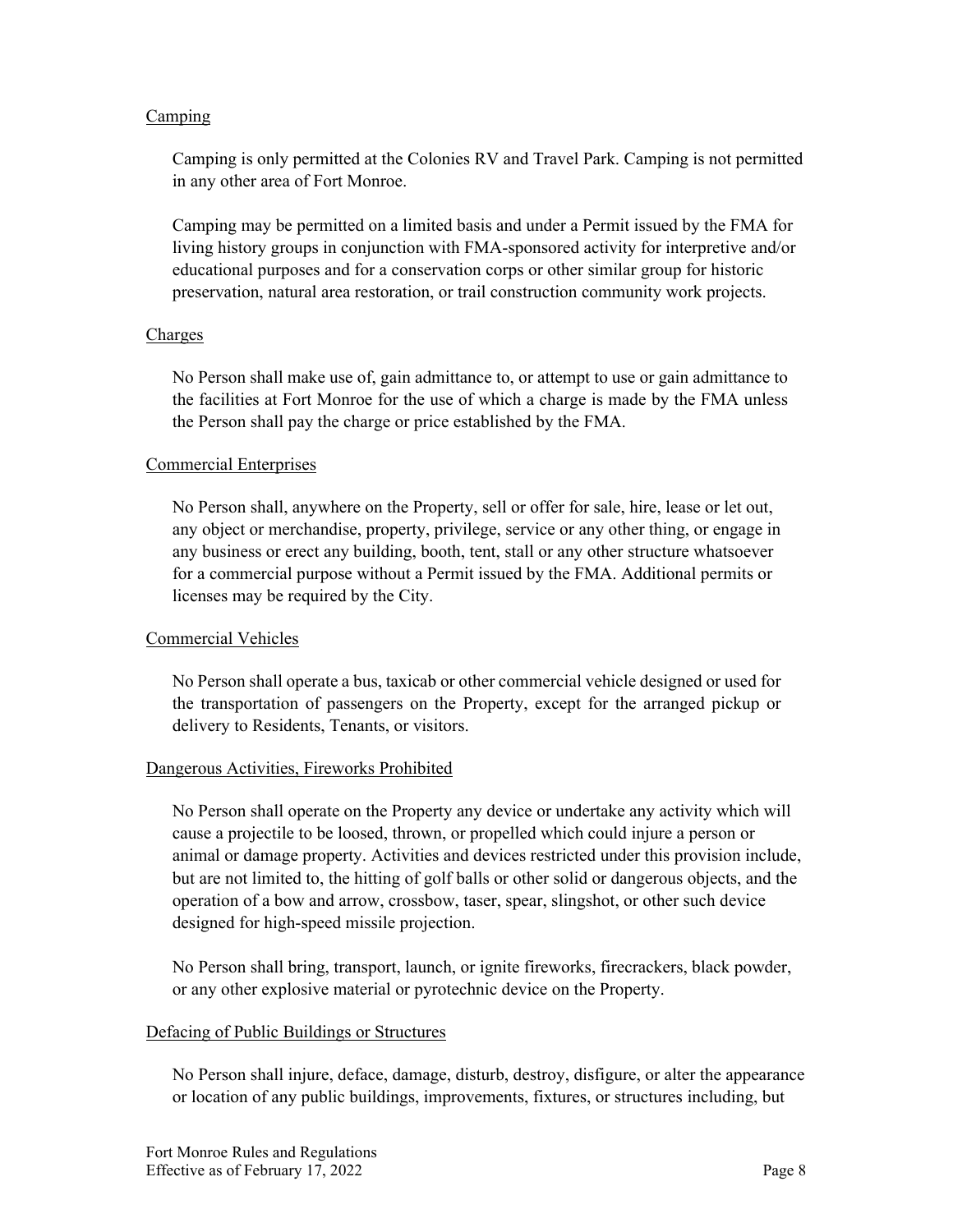not limited to, walls, fences, signs, retaining walls, driveways, walkways, sidewalks, pavement, curbs, curbstones, street lamp posts, hydrants, trees, electric light or power poles, fire alarms, drinking fountains, boats, motor vehicles, trailers, statues and sculptures, garbage receptacles, or personal property found therein.

For the purposes of this section defacing shall include, but is not limited to, writing, tagging, marring, inscribing, etching, scratching, painting, or affixing of other markings or stickers to any building or structure.

#### Disposal of Refuse, Garbage, Etc.

No Person shall deposit in any part of Fort Monroe any garbage, sewage, refuse, waste, cigarette or cigar butts, vegetables, foodstuffs, boxes, cans, plastics, paper, or other litter or other waste material or obnoxious material, except in containers designed for such purposes. In the event containers are full or not available, the Person or Persons possessing the material shall remove it from the Property.

No Person shall transport bulk refuse or garbage onto the Property for disposal into dumpsters provided by the FMA for its use.

The discharge or disposal of human waste shall only be accomplished in the appropriate plumbing fixture in public restroom or portable toilet facilities.

#### Dressing and Undressing

Dressing and undressing that creates an indecent exposure or obscene sexual display (as set forth in Code of Virginia §18.2-387 or successor statute) is prohibited at Fort Monroe unless within a building or structure where the dressing and undressing is not visible to any member of the public.

No Person shall be deemed to be in violation of the provision for breastfeeding a child in any public place or any place where others are present.

#### Drones

No Person shall voluntarily bring, land or cause to ascend, descend, or alight within or upon the Property, any drone or similar device without a written Permit issued by the FMA. Any Person requesting a Permit to use a drone or similar device on the Property must possess all federal, state, and local permits and/or licenses and provide proof of insurance specifically covering the operation of the drone by the Person requesting the Permit. This restriction shall not apply to a drone operated by law enforcement, fire or Emergency response personnel acting within the scope of their authority.

# Feeding of Wild Animals Prohibited

No Person shall feed wild animals on the Property.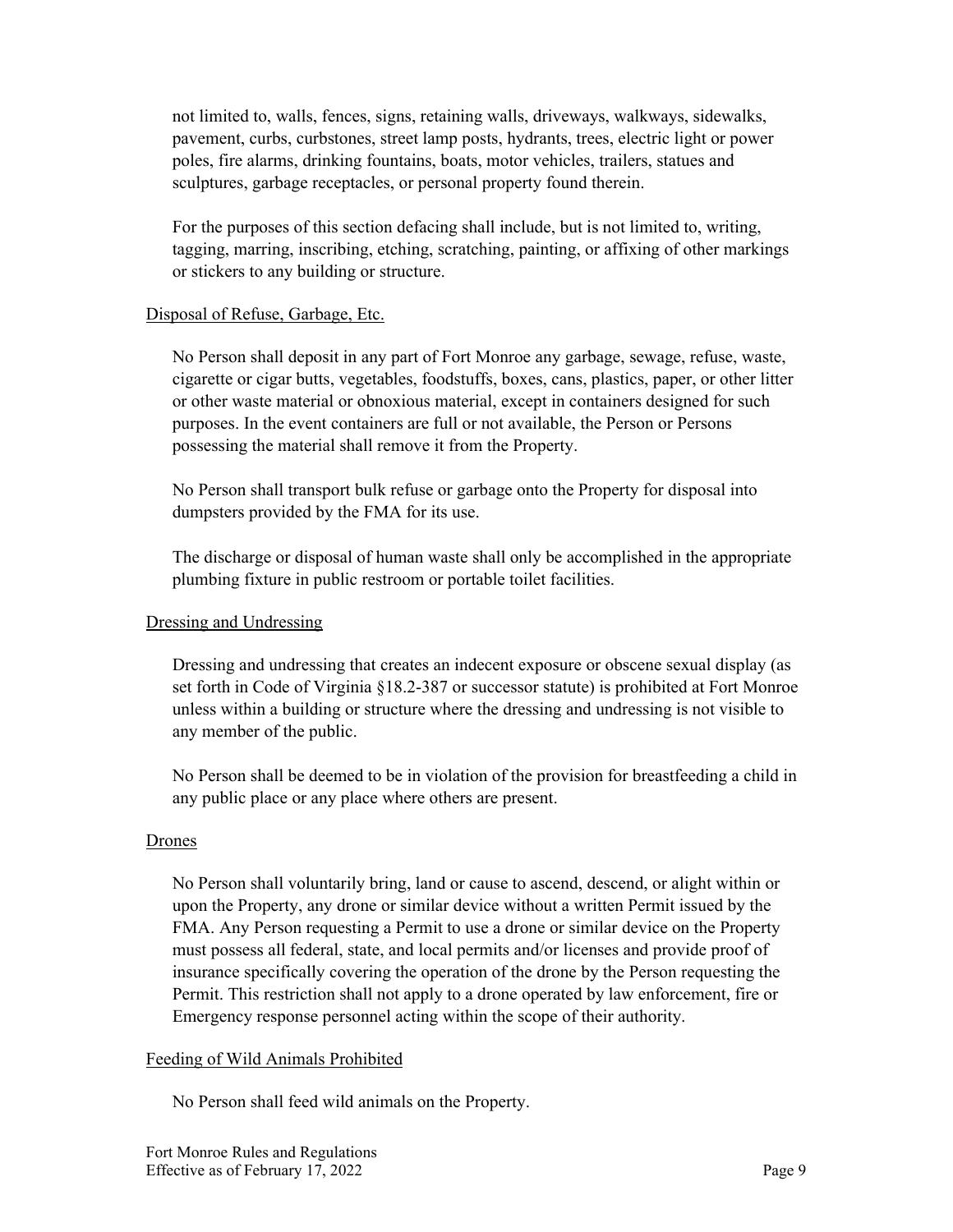#### Firearms

Firearms are permitted to be carried in the open areas of the Property to the extent permitted by, and in accordance with, federal, state, and local laws.

Firearms are prohibited inside federal and state buildings on the Property. This prohibition does not apply to law enforcement officers, authorized security personnel, or military personnel, when such individuals are authorized to carry a firearm in accordance with their duties.

#### Fires; Grills and Grilling

No Person shall kindle, build, maintain or use a fire other than in places provided or designated for such purposes at Fort Monroe. Any fire shall be continuously under the care and direction of a competent Person from the time it is kindled until any flame and embers are extinguished.

No Person shall bring or use a grill, fire pit, fire ring, fire table, or other similar device on the Property.

No Person within the confines of Fort Monroe shall throw away or discard any lighted match, cigarette, cigar, wood, charcoal, ash, or other burning object. Any lighted match, cigarette, cigar, charcoal, ash, or other burning object must be entirely extinguished before being discarded into a trash container. Discarding extinguished material anywhere other than in a trash container is prohibited.

Fires inconsistent with the above conditions may be permitted on a limited basis and under permission from the FMA for living history groups in conjunction with FMAsponsored activity for interpretive and/or educational purposes.

Grills supplied by the FMA in picnic or camping areas may be used provided a competent Person continuously monitors the grill from the time it is kindled until any flame or embers are completely extinguished.

# Fireworks Prohibited

No Person shall bring, transport, launch, or ignite fireworks, firecrackers, black powder, or any other explosive material or pyrotechnic device on the Property.

#### Fishing

The taking of fish by hook and line, the taking of bait fish by cast net, and crabbing by line and net are only permitted on the Engineer's Wharf and the Finger Pier, and upon the docks of the Old Point Comfort Marina (OPCM) by Persons holding a valid slipholder license with the OPCM operator.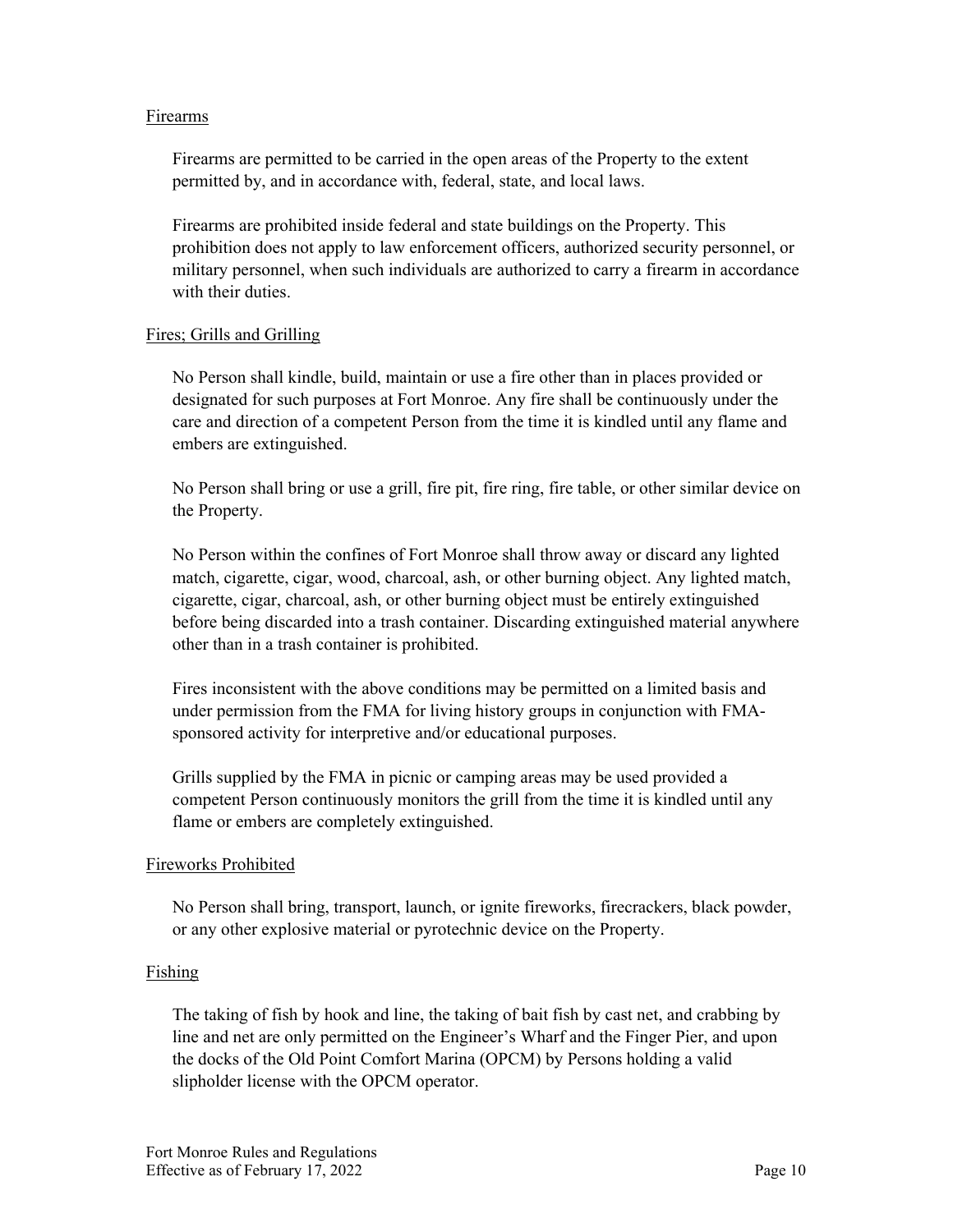The hours of operation for the Engineer's Wharf and Finger Pier are Dawn to Dusk daily.

Any Persons taking fish by hook and line must have a state fishing license required by law and comply with the applicable Virginia Department of Wildlife Resources or Virginia Marine Resources Commission rules and regulations.

This is intended to be a complete list of authorized fishing activities and locations on the Property and FMA does not allow fishing in other locations or other activities requiring fishing licenses such as bow-fishing or the taking of amphibians, which is prohibited.

#### Flowers, Trees, Plants, Lawns, Minerals, Etc.

No Person shall remove, destroy, cut down, scar, mutilate, injure, take or gather in any manner any flower, tree, fern, shrub, lawn, or onto part thereof, or any rock, historical artifact, or mineral on or from the Property unless a Permit has been issued by the FMA for scientific collecting.

#### Foot Path or Trail Use

Persons shall only walk upon walking paths, walking trails, or other improved surfaces on the Property designated for walking unless participating in FMA sanctioned or permitted activities.

Walking or climbing on grass covered walls and slopes of the historic fortress in ways that damage the historic or visual integrity of the walls and slopes is prohibited.

# Gatherings and Public Events

No Person shall organize, plan, host, promote, engage, or execute any public events without a Permit issued by the FMA. A "public event" shall be defined as any announced gathering of people where one or more of the following conditions apply: (1) 10 or more people are in attendance, (2) the event is advertised or promoted by any means, (3) the event is open to the public regardless of whether tickets are required, or (4) the event causes a disruption in regular daily operations or casual use of any space on the Property.

Any other event may be deemed a public event by the FMA after consultation with the appropriate stakeholders.

# Geo Caching / Letter Boxing

Geocaching is prohibited throughout the Property. Letter Boxing is prohibited on the Property unless authorized by a Permit issued by the FMA.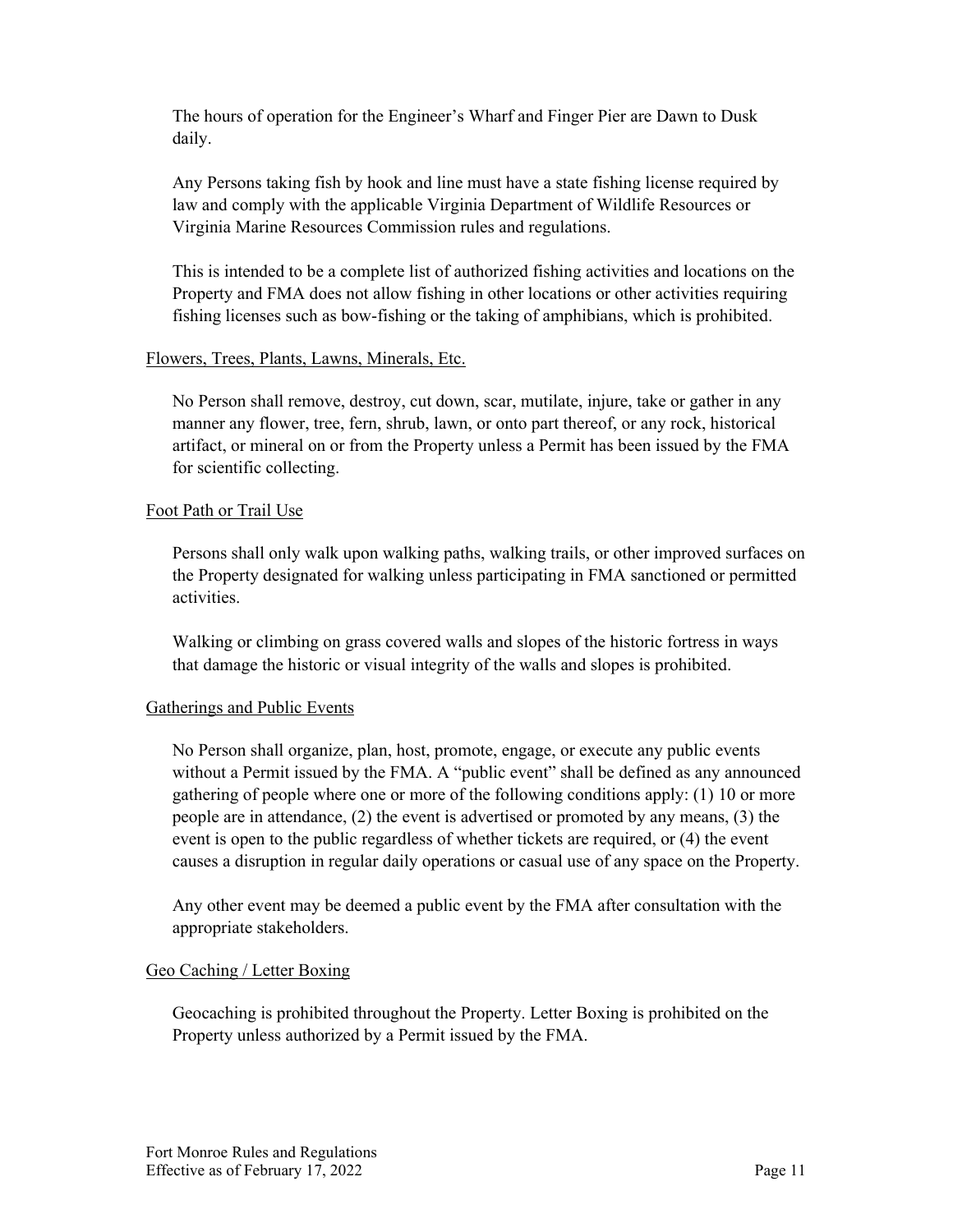# Golf Carts, Utility Vehicles and All-Terrain Vehicles (ATVs)

The operation of golf carts, utility vehicles, and all-terrain vehicles is prohibited on the public streets, sidewalks, Foot Paths and Trails, and Bicycle Paths on the Property.

This restriction shall not apply to FMA employees and contractors; law enforcement officers, fire and Emergency response personnel acting within the scope of their authority; and City employees in the performance of their City-assigned duties.

# Ground Disturbance

No Person shall perform any ground disturbing activities including digging, spading, hoeing, or any similar activity without a ground disturbance Permit issued by the FMA. For the purpose of this document, the installation of stakes of any kind and the installation of signs that penetrate into the soil shall be a prohibited ground disturbance without the issuance of a Permit.

# Horseback Riding

Horseback riding is prohibited on the Property.

# Hours of Operation

No Person shall be allowed on Fort Monroe between the hours of 12 a.m. and 5 a.m. unless participating in FMA sanctioned or permitted activities.

This restriction shall not apply to Residents and their guests; Tenants and their employees; FMA employees and contractors; law enforcement officers, fire and Emergency response personnel acting within the scope of their authority; and City employees in the performance of their City-assigned duties.

# Hunting

No Person within the confines of Fort Monroe shall collect, hunt, pursue, trap, shoot, injure, kill or molest in any way any bird or animal without a Permit issued by the FMA. Mosquitos, ticks, and similar pests are exempted from this prohibition.

# Meetings and Exhibitions

No Person shall erect any structure, stand or platform on the Property, or hold any meeting, or exhibition, perform any ceremony, or make any speech or address on the Property if it limits or impacts the ability of the general public to utilize the Property for the purposes for which it was established, may cause injury or damage to Property resources, or impairs the operation of Property facilities or delivery of services without a Permit issued by the FMA.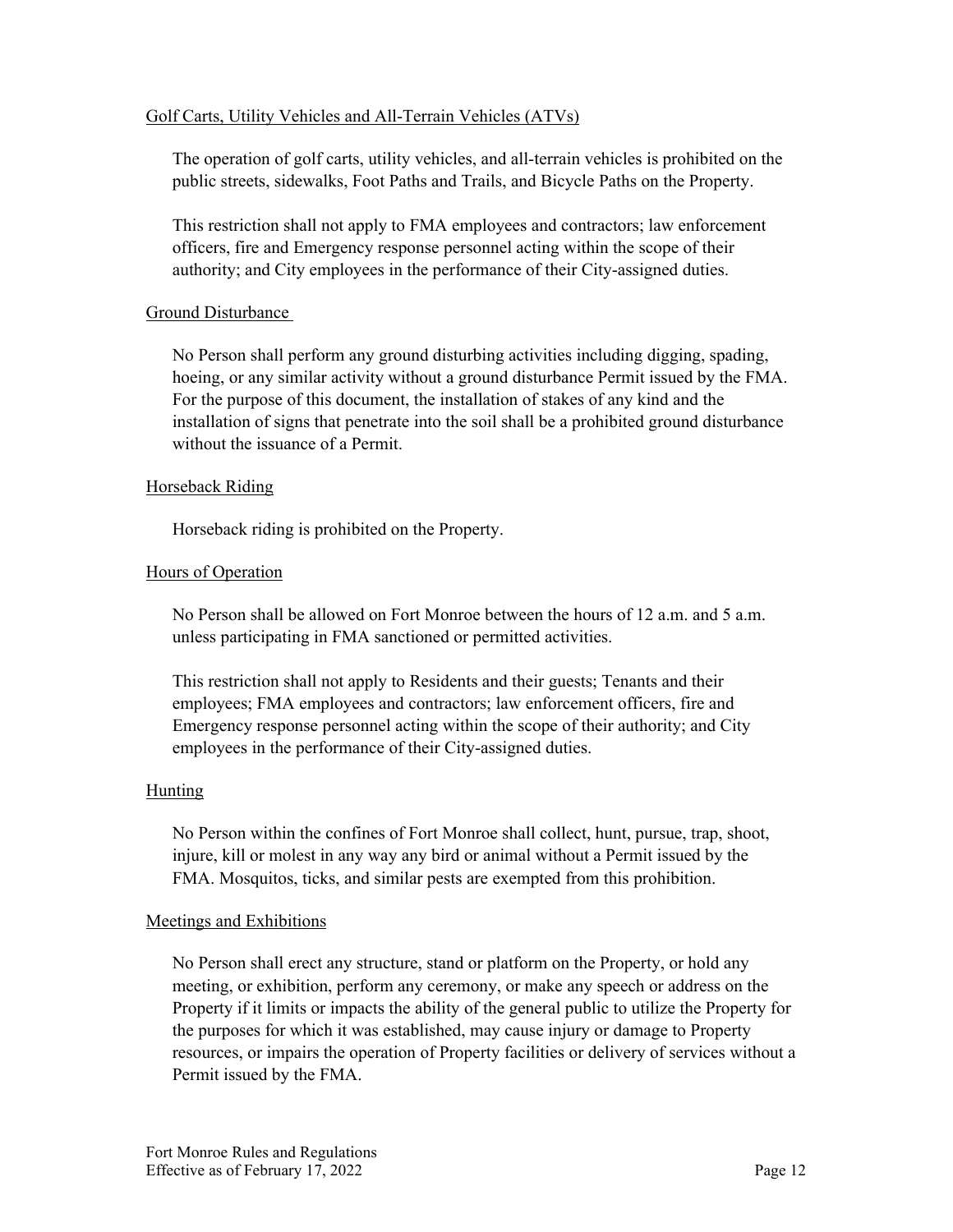#### Memorialization

The installation of a monument, memorial, tablet, structure, or other commemorative installation on the Property without a Permit issued by the FMA is prohibited.

The scattering of human ashes from cremation is prohibited, except pursuant to the terms and conditions of a Permit issued by the FMA.

#### Metal Detectors Prohibited

No Person may utilize mineral or metal detectors, magnetometer, side-scan sonar, or other metal detecting device, or sub-bottom profiler on the Property at any time for any reason.

#### Moat Access Prohibited

No Person may enter into or upon the moat waters around the stone fortress to swim, fish, crab, boat, kayak, or perform any other activities.

#### Mobile Vendor; Permit Required

No Person may operate a business establishment selling or distributing goods or services on foot or from a vehicle, cart, or trailer on the Property without a Mobile Vendor Permit issued by the FMA.

# Motor Vehicles; Where Prohibited

No Person shall drive or operate a Motor Vehicle within or upon a sidewalk, Foot Path or Trail, Bicycle Path, or any part of the Property not designated for, or customarily used by Motor Vehicles, except properly authorized individuals engaged in Emergency response, fire control, maintenance, or other related activities. For the purpose of this section, motorized skateboards, scooters and similar devices are considered Motor Vehicles. This prohibition shall not apply to the use of powered mobility aids such as electric wheelchairs used by Persons with disabilities.

#### Motor Vehicle Maintenance

No Person shall repair, clean, wax or otherwise maintain a Motor Vehicle on the Property.

In no case shall anyone discharge or cause to be discharged hazardous substances, including but not limited to, fuel, antifreeze, motor oil, soap or detergent onto the Property or into in any storm sewer or drain flowing into the moat surrounding the Inner Fort or the water surrounding Fort Monroe.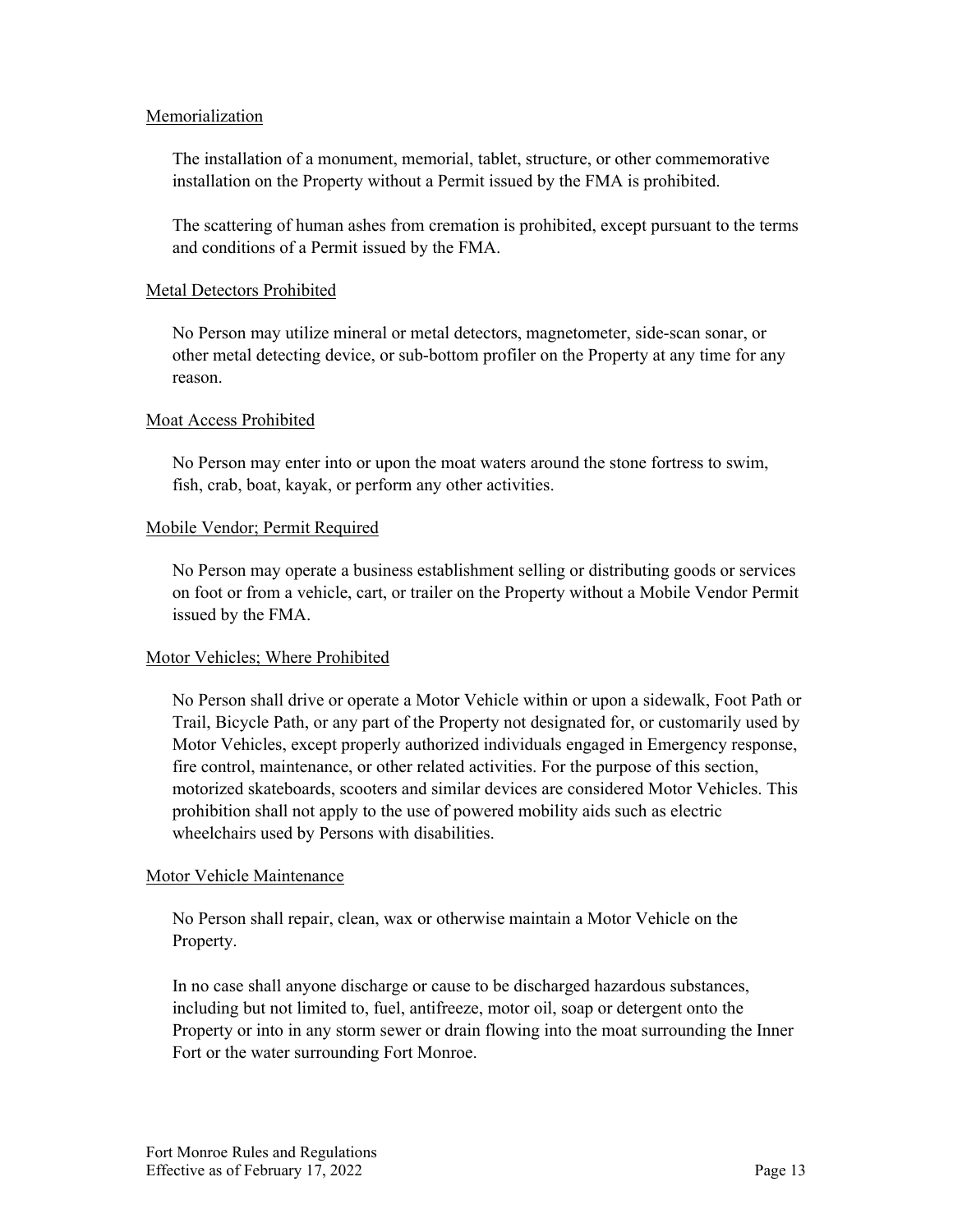#### Obstructing Traffic

No Person shall cause or permit a vehicle to obstruct traffic on the Property by unnecessary stopping in a public roadway, service road, or alley, except for a reasonable time to receive or discharge passengers or to load or unload deliveries. This restriction shall not apply to FMA employees and its contractors; law enforcement officers, fire and Emergency response personnel acting within the scope of their authority; and City employees, agents, or assigns in the performance of their City-assigned duties.

#### Paranormal Activities

Paranormal investigations and activities are prohibited on the Property.

#### Parking

No Owner or driver shall cause or permit a vehicle to park anywhere in the Property outside of designated public parking spaces, except for a reasonable time on public roadways to receive or discharge passengers or to load or unload deliveries.

Motor vehicles may not be parked overnight without the express written permission of the FMA. Motor vehicles left over night in violation of this regulation may be ticketed and/or towed. This restriction on overnight parking shall not apply to Residents and their guests, Tenants, or Persons holding a valid slipholder license with the OPCM operator.

Recreational vehicles, buses, boat trailers, and other similar vehicles may only be parked in designated areas.

#### Picnicking

Picnicking is allowed only in designated picnic areas.

#### Photography and Filming

All commercial photography and filming activities on the Property are prohibited without a Permit issued by the FMA.

Non-commercial filming may require a Permit, when necessary, to protect Property resources while minimizing conflict between user groups or to ensure public safety.

In most cases, a Permit is not necessary for visitors engaging in casual, non-commercial filming or photography.

#### Planting or Release of Seeds or Spores

No Person shall plant any plant or release or cause to be released onto the Property any plant or fungus seeds or spores without the express written permission of the FMA.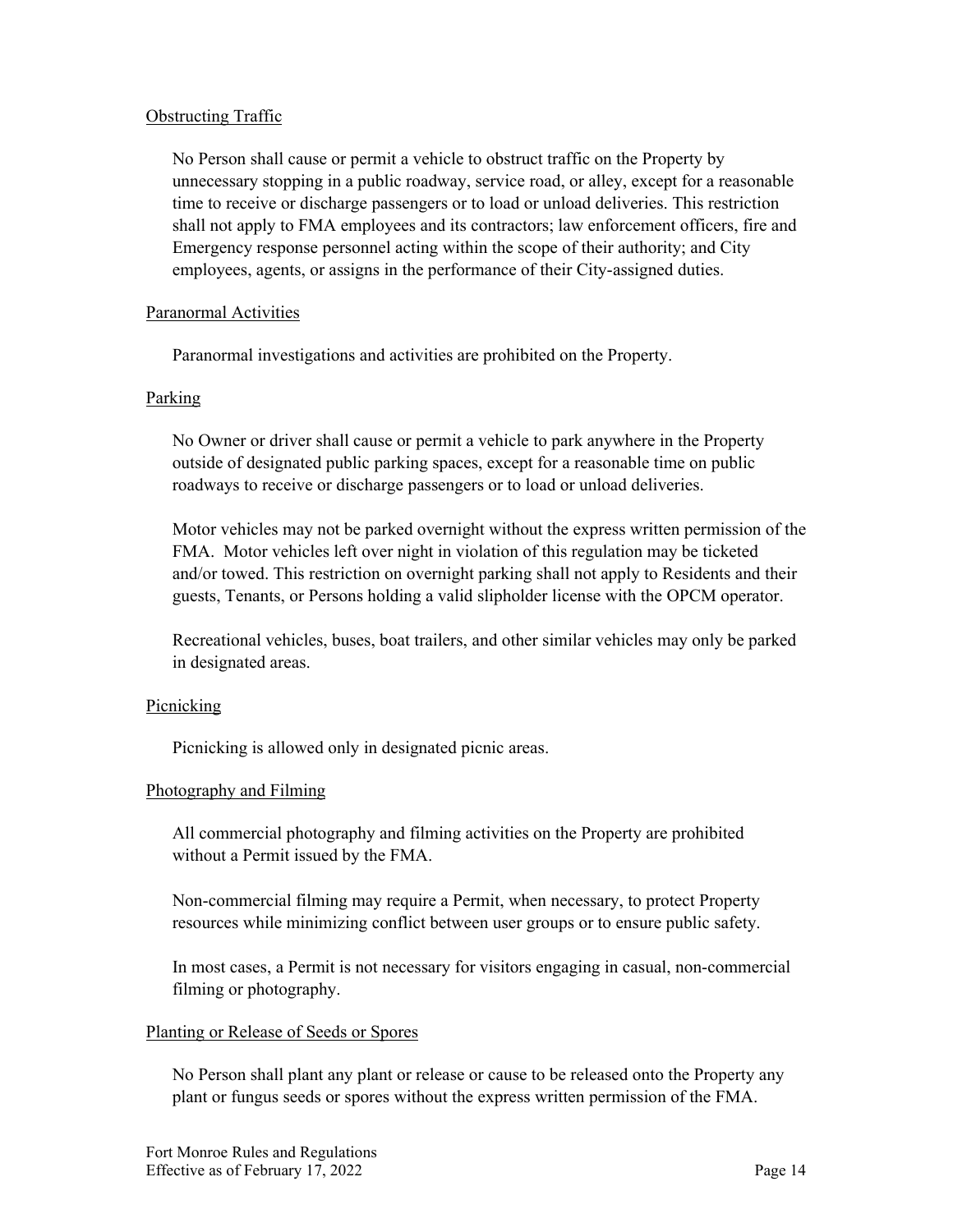#### Pollution of Waters

No Person shall bathe dogs or other animals, wash vehicles or clothing, or throw, cast, lay, drop, leave, or discharge onto the Property or into the moat surrounding the Inner Fort, the waters surrounding Fort Monroe, or any storm sewer or drain flowing into said waters, any substance, matter or thing, liquid or solid, which may or shall result in the pollution of said waters.

#### Possession or Release of Animals or Wildlife on the Property Prohibited

No Person shall harbor, possess, or release animals or wildlife captured or propagated elsewhere on the Property, nor shall any Person have any wild bird or wild animal in his possession within Fort Monroe.

#### Protection of Natural, Cultural, and Archeological Resources

Walking on, climbing, entering, ascending, descending, traversing, or damaging an archeological or cultural resource, structure, building, monument, or statue, is prohibited except in designated areas and under certain conditions established by a Permit issued by the FMA.

#### Riprap Off Limits

Walking on, climbing, ascending, descending, or traversing on or over the Riprap is prohibited, except in the event of an Emergency.

#### Seawall Off Limits

Walking on, climbing, ascending, descending, jogging, crawling, exercising, or traversing on or over the Seawall is prohibited, except in the event of an Emergency.

#### Skateboards and Similar Devices; Where Permitted

The riding of skateboards, roller skates, roller skis, roller blades, scooters or other similar devices is restricted to public roadways, the Boardwalk, parking lots and sidewalks including the sidewalk adjacent to the Seawall. Skateboards are prohibited on all other areas of the Property.

Persons are prohibited from riding these devices onto or off of steps, ramps, inclines, stairs, railings, benches, or any other appurtenances of buildings and structures.

The towing of Persons on skateboards, roller skates, roller skis, roller blades, scooters or other similar devices by bicycle or motor vehicle is prohibited on the Property.